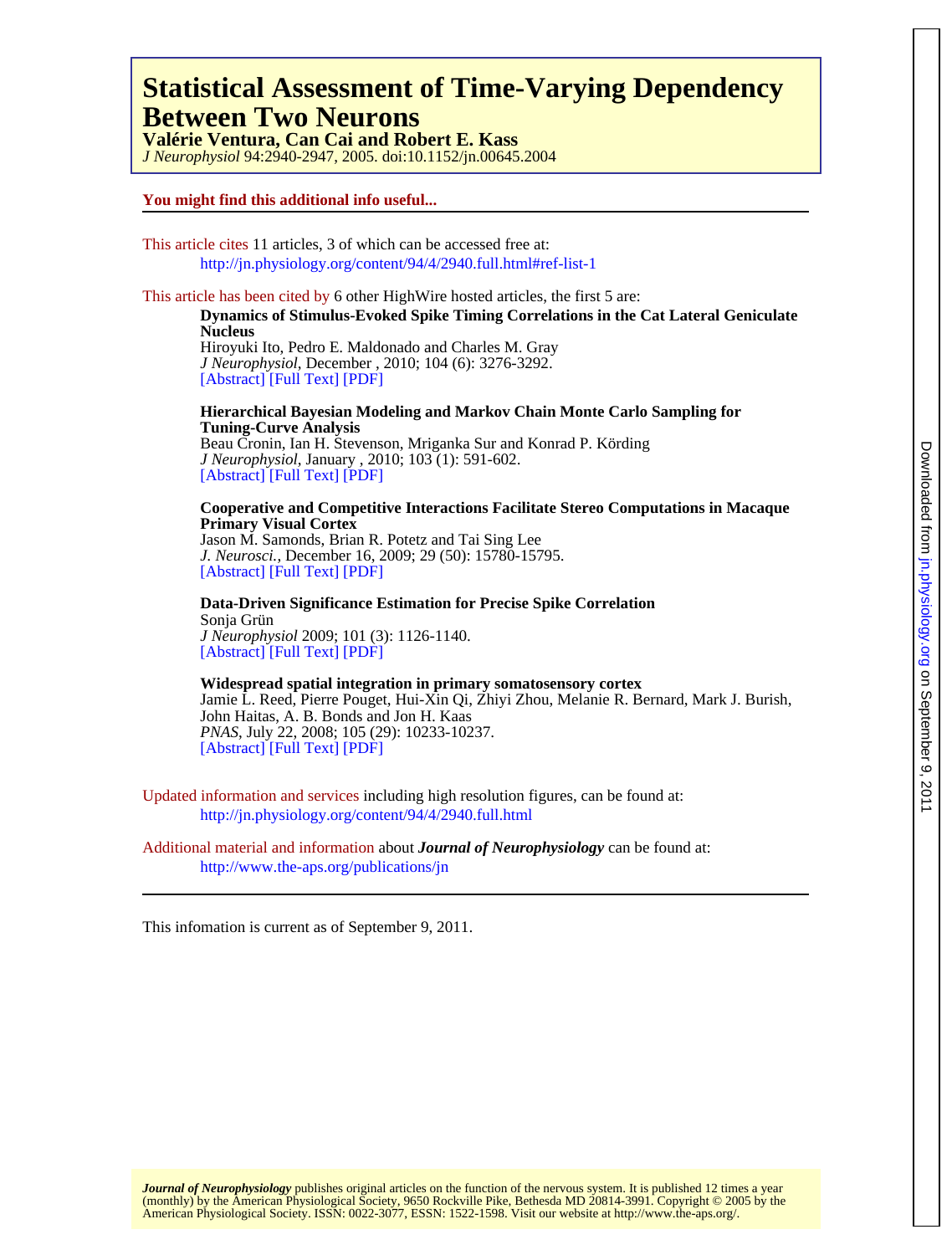# Statistical Assessment of Time-Varying Dependency Between Two Neurons

# **Vale´rie Ventura, Can Cai, and Robert E. Kass,**

*Department of Statistics and Center for the Neural Basis of Cognition, Carnegie Mellon University*

Submitted 25 June 2004; accepted in final form 8 March 2005

Ventura, Valérie, Can Cai, and Robert E. Kass. Statistical assessment of time-varying dependency between two neurons. *J Neurophysiol* 94: 2940 –2947, 2005; doi:10.1152/jn.00645.2004. The joint peristimulus time histogram (JPSTH) provides a visual representation of the dynamics of correlated activity for a pair of neurons. There are many ways to adjust the JPSTH for the time-varying firing-rate modulation of each neuron, and then to define a suitable measure of time-varying correlated activity. Our approach is to introduce a statistical model for the time-varying joint spiking activity so that the joint firing rate can be estimated more efficiently. We have applied an adaptive smoothing method, which has been shown to be effective in capturing sudden changes in firing rate, to the ratio of joint firing probability to the probability of firing predicted by independence. A bootstrap procedure, applicable to both Poisson and non-Poisson data, was used to define a statistical significance test of whether a large ratio could be attributable to chance alone. A numerical simulation showed that the bootstrap-based significance test has very nearly the correct rejection probability, and can have markedly better power to detect departures from independence than does an approach based on testing contiguous bins in the JPSTH. In a companion paper, we show how this formulation can accommodate latency and time-varying excitability effects, which can confound spike timing effects.

## INTRODUCTION

Advances in multineuronal recording methods have increased interest in studying the simultaneous activity of two or more neurons. The timing of potentially correlated activity, relative to presentation of a stimulus or occurrence of some behavior, is often studied. An immediate concern is that fluctuations in firing rate will create fluctuations in near-coincident spiking behavior, even if the neurons act independently. Thus any attempt to quantify time-varying correlated activity must take account of time-varying firing rates. In addition, it is possible that the neurons respond with differing time lags relative to the stimulus or behavior. Therefore in examining spike trains from a pair of simultaneously-recorded neurons, the activity of one neuron at peristimulus times *t* must be examined together with the activity of the second at times  $t +$  $\delta$ , for many lags  $\delta$ , as in Aertsen et al. (1989). From these considerations two statistical problems emerge. The first is to assess deviations from the joint spiking behavior that would be expected if the two neurons were statistically independent. The second is to acknowledge the large number of assessments that must be produced, across both peristimulus times *t* and lag times  $\delta$ , which may lead to spuriously significant results. (For example, 1,000 significance tests at the 0.05 level would be expected to yield 50 "significant" assessments by chance alone.) On the one hand, potentially large deviations from

expected coincident spike rates that occur at many neighboring times *t* would be much more convincing than those that might occur at isolated times. This suggests smoothing the assessments across time. On the other hand, smoothing alone does not eliminate the opportunities for statistical false alarms, so it is highly desirable to have a global evaluation of statistical significance.

A starting point is to collect the joint spike counts for the pair of neurons, across times *t* and  $t + \delta$ , at an appropriate time resolution (such as 1 ms). These may be displayed with the joint peristimulus time histogram (JPSTH). To take account of firing rate variation in the neurons, Aertsen et al. (1989) proposed a normalized version of the JPSTH and showed how the normalized departures from expected joint spike counts could be assessed under the hypothesis that the 2 neurons fired independently. Aertsen et al. also recognized the importance of smoothing (see also Kass et al. 2003; and the APPENDIX) but they did not provide a global evaluation of statistical significance. In this paper we use a smoothed version of the JPSTH to define an alternative, more powerful test, and we show how the bootstrap may be used to evaluate global statistical significance (Davison and Hinkley 1997; Efron and Tibshirani 1993). See Ventura (2004) for a short overview of bootstrap testing and model selection in the analysis of spike train data.

A short summary of our procedure is as follows. If 2 neurons were to fire independently, in the sense of probability theory, then the joint spiking probability would equal the product of the 2 neurons' individual spiking probabilities. Using the notations  $P^1(t)$  for the probability that neuron 1 spikes at time *t*,  $P^2(t + \delta)$  for the probability that neuron 2 spikes at time  $t +$  $\delta$ , and  $P^{12}(t, t + \delta)$  for the probability that both neuron 1 spikes at time *t* and neuron 2 spikes at time  $t + \delta$ , if the neurons were independent then the ratio

$$
\zeta_{\delta}(t) = \frac{P^{12}(t, t + \delta)}{P^{1}(t) \cdot P^{2}(t + \delta)}
$$
 (1)

would equal 1 for all *t* and all  $\delta$ . The quantity  $[\zeta_{\delta}(t) - 1]$  may be interpreted as the excess proportion, above what is predicted by independence, in the probability that neuron 1 will fire at time *t* and neuron 2 will fire at time  $t + \delta$ . As we explain in detail in subsequent sections, our procedure begins with a smooth estimate  $\hat{\zeta}_\delta(t)$  of the function  $\zeta_\delta(t)$ .

Throughout this paper we assume time *t* takes on discrete values defined by the recording resolution (such as 1 ms). A point process representation in continuous time would be possible, but is not necessary for our purposes.

Our test of excess synchronous activity is based on the magnitude of the excursion, across time, of  $\hat{\zeta}_\delta(t)$  outside certain

Address for reprint requests and other correspondence: V. Ventura, Department of Statistics and Center for the Neural Basis of Cognition, Carnegie-Mellon University, Baker Hall 132, 5000 Forbes Avenue, Pittsburgh, PA 15213-3890 (E-mail: vventura@stat.cmu.edu).

The costs of publication of this article were defrayed in part by the payment of page charges. The article must therefore be hereby marked "*advertisement*" in accordance with 18 U.S.C. Section 1734 solely to indicate this fact.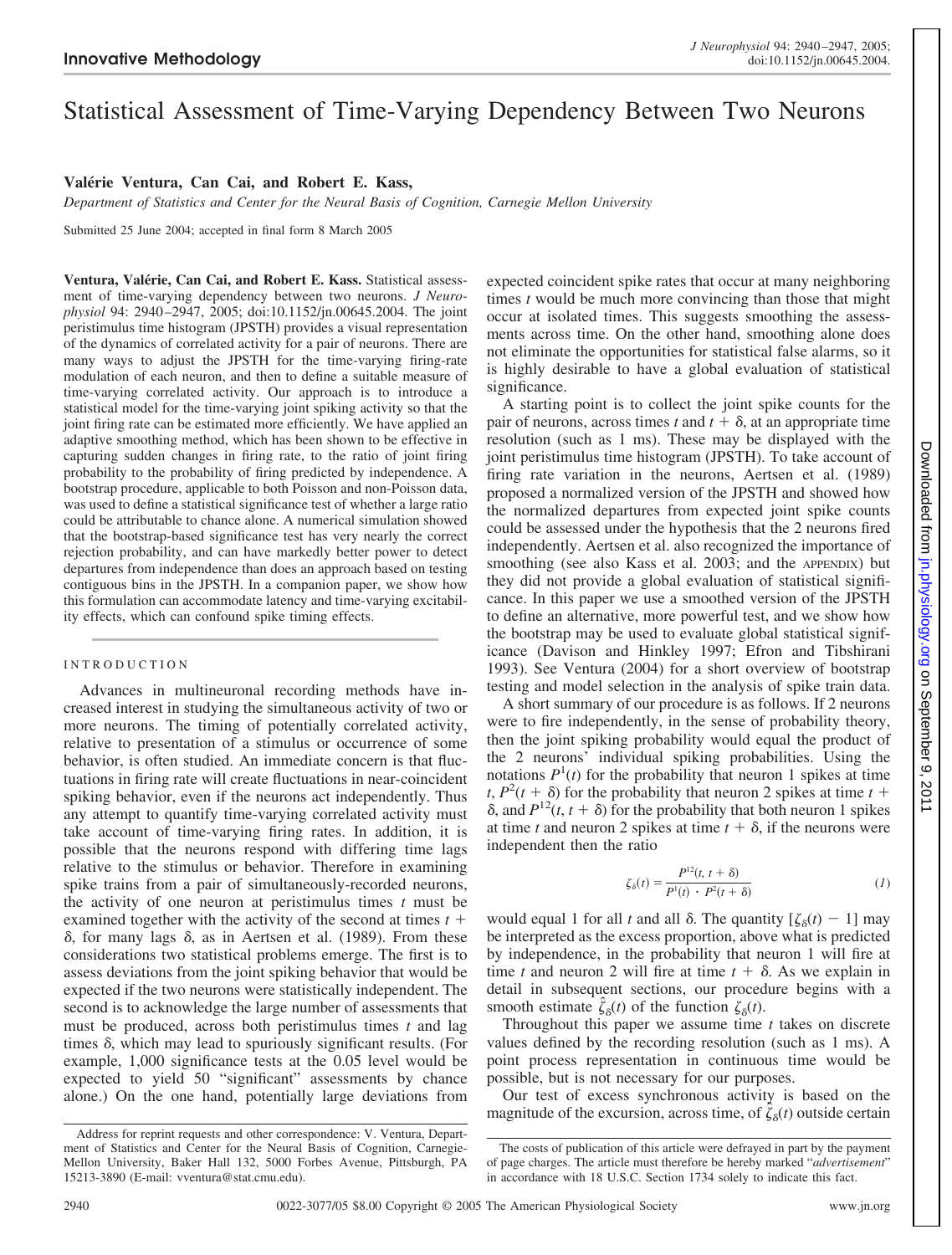bounds centered at 1. When  $\hat{\zeta}_\delta(t)$  is either high above its expected value of 1 for a brief period of time, or moderately above for a substantial period of time, the magnitude of the excursion becomes large, providing evidence against independence. We have used the bootstrap both to define excursion boundaries and to compute statistical significance.

Our bootstrap excursion test was developed with the goal of being useful for small or moderate numbers of trials. In related work, Pipa and Grün (2003) show how to use both a permutation test and a bootstrap test to assess the significance of synchrony using the unitary event coincidence count as the test statistic. Their approach, however, considers only the total coincidence count across the trial interval and does not attempt to assess time-varying excess firing. The method here provides temporal information in the spirit of the normalized JPSTH. An important additional motivation for this work is that the excursion test may be extended to adjust for excess trial-to-trial variability, as described in a companion article (Ventura et al. 2005b). In PROPERTIES OF THE EXCURSION TEST we present results from simulation studies, under the assumption of Poisson spiking, that show that our test has the correct type I error. In NON-POISSON VARIABILITY we show how the procedure may be extended to non-Poisson spiking, which is important in many settings, and we report additional simulation studies of the non-Poisson case that show that non-Poisson spiking behavior can often be ignored without damaging the properties of the test.

# BOOTSTRAP SIGNIFICANCE TEST

Figure 1 illustrates the statistical procedure presented in this paper. Panels *A*–*C* display the simulated data; panel *D* displays  $\hat{\zeta}_\delta(t)$  and a smooth estimate  $\hat{\zeta}_\delta(t)$ , for  $\delta = 0$ . Under the null

hypothesis of independence  $\hat{\zeta}_\delta(t)$  will, because of random fluctuations, differ from  $\zeta_{\delta}(t) = 1$ . Real departures of  $\zeta_{\delta}(t)$  from 1, the kind we wish to detect, will be statistically substantial and will be sustained over some interval of time. We therefore measure the deviation of  $\hat{\zeta}_\delta(t)$  from 1 by assessing the magnitude of its excursion beyond 95% probability boundaries for  $\hat{\zeta}_\delta$ based on the assumption of independence. This is illustrated in Fig. 1*E*. Note that some excursions beyond the boundaries remain likely to occur as a result of chance alone, under the null hypothesis. We evaluate the probability of large excursions, and thereby obtain a *P* value for the statistical significance test.

The computation begins with a set of bootstrap samples, which are first used to compute 95% probability boundaries for  $\zeta_{\delta}(t) = 1$  under the assumption of independence, and are subsequently reused to compute the probability of large excursions outside those boundaries. The upper boundary  $h_U(t)$ , at each time *t*, is defined to be the value such that the probability of  $\hat{\zeta}_\delta(t) > h_U(t)$ , under independence, is 2.5%; similarly, the lower boundary  $h_L(t)$  is defined to be the value such that the probability of  $\hat{\zeta}_\delta(t) < h_L(t)$ , under independence, is 2.5%. We refer to these boundaries as pointwise null bands. This is explained in the next subsection. Because this procedure is computationally intensive, in the APPENDIX we also discuss the use of Normal approximations in creating the null bands, based on a smaller bootstrap simulation. We then define a test statistic based on the null bands, and specify how the bootstrap samples drawn to compute the bands are reused to compute the *P* value of the test statistic.

In specifying the bootstrap significance test we will assume that smooth estimates of the firing rate functions  $P^1(t)$  and  $P^2(t + \delta)$  (smoothed versions of the PSTHs) are available from



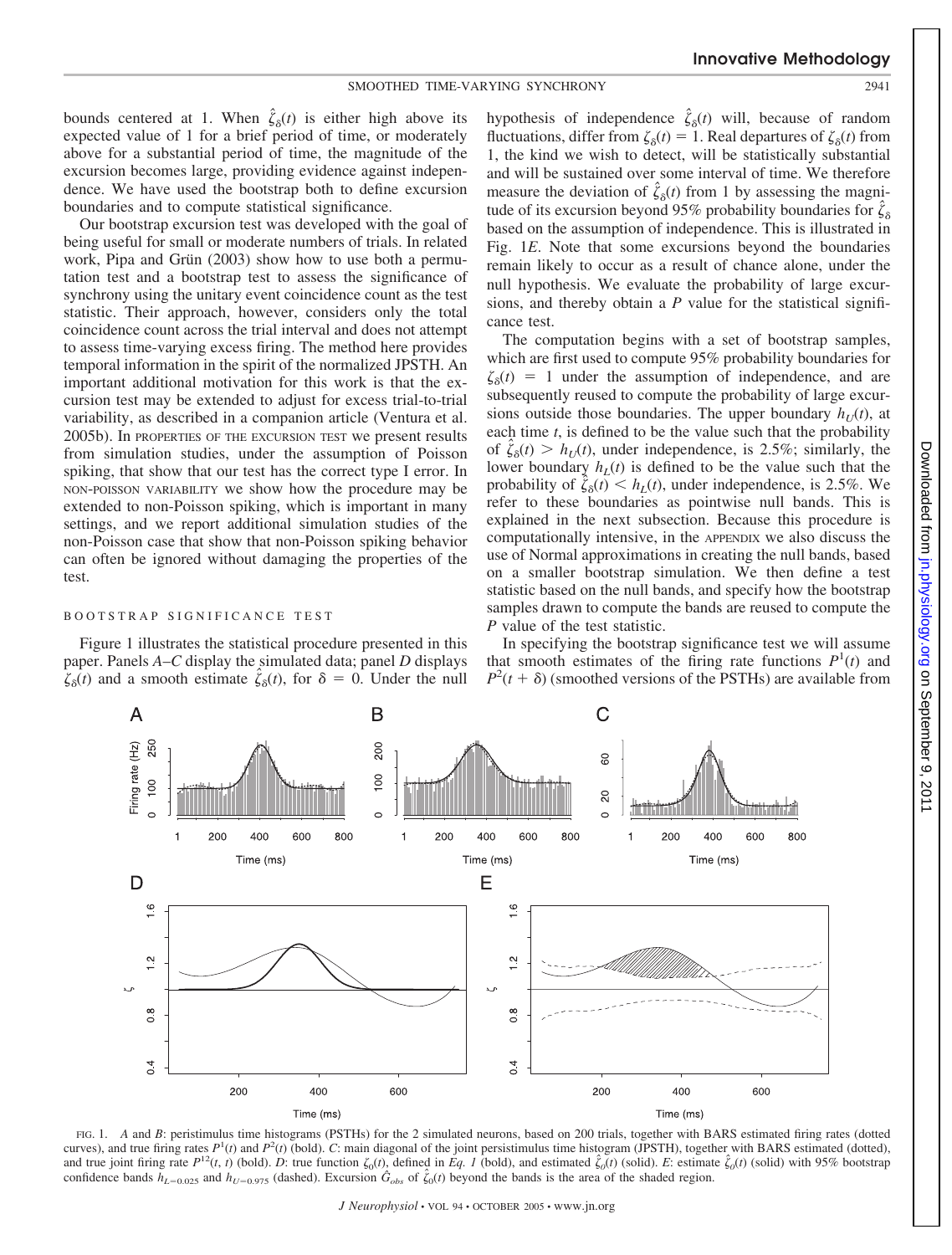

FIG. 2. Observed type I error  $\hat{\alpha}$  vs. its nominal value  $\alpha$  for (*B*) the bootstrap excursion test, and for (*C*) the alternative tests based on contiguous bins of the JPSTH. A: firing rate functions used for the 2 simulated neurons. *B*, *C*: having set the nominal type I error to  $\alpha$  (shown on the *x*-axis), the observed type I error is the proportion among 1,000 simulated data samples for which the *P* value satisfies  $P < \alpha$ . Solid line corresponds to perfect agreement  $\alpha = \hat{\alpha}$ , and the bold bands are 95% confidence intervals for  $\hat{\alpha}$ . The plot displays good agreement between  $\hat{\alpha}$  and  $\alpha$  for our bootstrap test in *B*, but not for the JPSTH-based tests in *C*.

a preliminary analysis, which we write as  $\hat{P}^1(t)$  and  $\hat{P}^2(t + \delta)$ . A smoothing method may similarly be applied to the joint spike counts at times *t* for neuron 1 and  $t + \delta$  for neuron 2 to obtain an estimate  $\hat{P}^{12}(t, t + \delta)$  of  $P^{12}(t, t + \delta)$ . An estimate  $\hat{\zeta}_\delta(t)$  of  $\zeta_\delta(t)$  in *Eq. 1* may thereby be obtained as

$$
\hat{\zeta}_{\delta}(t) = \frac{\hat{P}^{12}(t, t + \delta)}{\hat{P}^{1}(t) \cdot \hat{P}^{2}(t + \delta)}
$$

Details about smoothing are provided in the APPENDIX. In the work reported here we have applied a recently developed smoothing method, called BARS, that has been shown to perform very well in similar smoothing applications (DiMatteo et al. 2001; Kass and Wallstrom 2002; Zhang et al. 2003). However, in many applications Gaussian filtering, which is available in statistical software packages, will be adequate. The advantage of introducing  $\zeta_{\delta}(t)$  is that we can estimate it relatively efficiently, which in turn will provide increased power to detect synchrony, as shown later in Fig. 3. More details can be found in the APPENDIX; see also Kass et al. (2003).

# Pointwise null bands for  $\zeta_{\delta}(t)$

Assuming the data set consists of *R* trials in which spiking events for a pair of neurons are observed, the following steps may be used to obtain 95% pointwise null bands for  $\zeta_{\delta}(t) = 1$ under the assumption of independence.

*1)* Simulate *R* trials of Poisson spike trains for the 2 neurons independently using the estimated firing rate functions  $\hat{P}^{1}(t)$ and  $\hat{P}^2(t)$ ; this is a bootstrap sample. The non-Poisson case is discussed later.

2) Obtain a smooth estimate  $\hat{\zeta}_\delta(t)$  based on this bootstrap sample, for each  $\delta$  of interest.

3) Repeat steps 1–2 *N* times to get *N* estimates  $\hat{\zeta}_8(t)$ .

*4*) For each time *t*, define  $h<sub>I</sub>(t)$  and  $h<sub>II</sub>(t)$  to be the 0.025 and 0.975 quantiles of the *N* values  $\zeta_{\delta}^{(t)}(t)$  [so that, for example, 2.5% of the sampled  $\hat{\zeta}_\delta(t)$  values lie below  $h_L(t)$ ].

Note that Step 1 is an implementation of a *parametric* bootstrap. An alternative nonparametric bootstrap procedure is also straightforward: form *R* joint spike trains by sampling at random with replacement the observed spike trains of neuron 1, and separately of neuron 2. This nonparametric option is appropriate if there are a large number of trials and there is no excess trial-to-trial variability (discussed in Ventura et al. 2005b). Other nonparametric bootstrap simulations can be found in Ventura (2004).

To determine the bands accurately we have used bootstrap sample sizes of  $N = 1,000$ . To obtain  $(1 - Q)\%$  bands for any *Q* instead of 95% bands, we take  $h_l(t)$  and  $h_{l}(t)$  to be the  $Q/2$ and  $1 - (Q/2)$  quantiles, respectively. To reduce the computation effort, a normal approximation can be used with  $N = 50$ , as described in the APPENDIX.

# *Significance test for assessing time-varying synchrony*

We define  $G_{obs}$  to be the largest area of any contiguous portion of  $\hat{\zeta}_\delta(t)$  that exceeds the bands, where "obs" stands for "observed," shown as the shaded area in Fig. 1*E*. A mathematical definition of *Gobs* is given in the APPENDIX. To calculate its bootstrap *P* value, let  $\zeta_{\delta}^{(n)}(t)$ ,  $n = 1, ..., N$  stand for the estimate of  $\zeta_{\delta}(t)$  obtained from the *n*th bootstrap sample. For each bootstrap sample we compute  $G_{book}^{(n)}$ , the largest contiguous portion of  $\hat{\zeta}_\delta^{(n)}(t)$  that exceeds the bands. Then the bootstrap *P* value for  $G_{obs}$  is

$$
P = \frac{\text{number of bootstrap samples for which } G_{\text{boot}}^{(n)} > G_{\text{obs}}}{N+1}
$$

as is standard for bootstrap tests. As an illustration, we obtained  $P \le 0.001$  for the shaded area in Fig. 1*E*, so we would conclude correctly that there exists synchrony between this pair of neurons at time lag  $\delta = 0$ .

#### PROPERTIES OF THE EXCURSION TEST

Formally, a statistical test of hypotheses yields either the correct decision, or one of 2 types of errors. A type I error occurs when the null hypothesis is rejected erroneously, as we would here if we detected synchronous activity when the 2 neurons were independent. Conversely, a type II error occurs if we fail to detect synchrony when in fact the 2 neurons are not independent. In applying a test, the truth is unknown. A good test will have small probabilities of type I and type II errors. However, the probabilities of making the 2 types of errors vary in opposite directions, and it is impossible to eliminate errors. Additionally, it is often difficult to design a test so that it has specified type I and type II errors. The accepted way to proceed is to build a test that has prespecified probability  $\alpha$  of a type I error, say 0.05, and also has a small probability of a type II error. That is, in statistical jargon, we try to build a powerful test.

In this section we evaluate the operating characteristics of the bootstrap significance test and compare it to a simpler test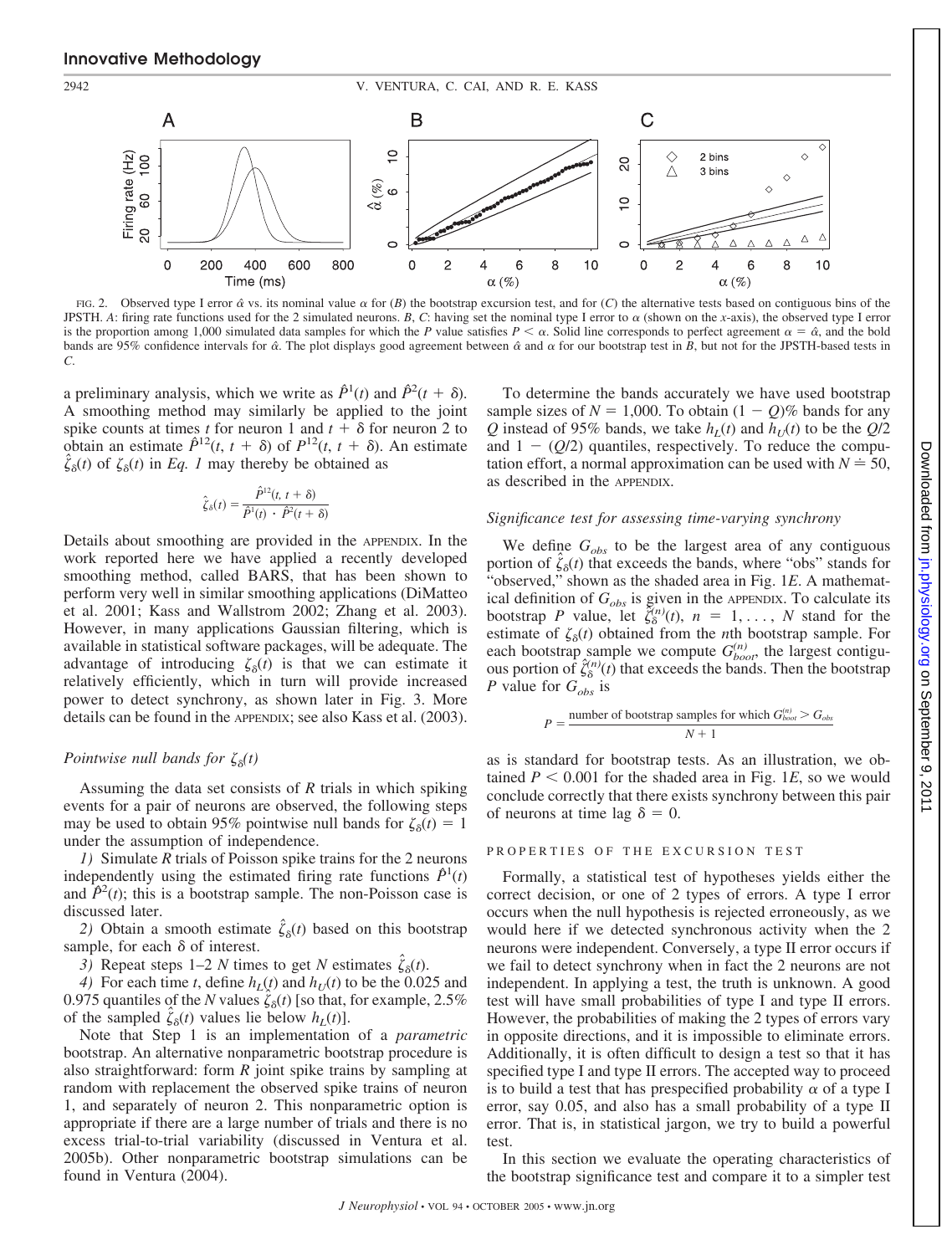



FIG. 3. Power of the bootstrap-based excursion test compared with the test using 2 contiguous bins of the JPSTH. Power (probability of rejecting  $H_0$ ) is plotted against maximum percentage excess firing  $\left[\max \zeta_0(t) - 1\right]$ . Both tests have the same probability of rejecting  $H_0$  when  $H_0$  holds (type I error)  $\alpha$  = 0.05, indicated by the coincidence of the 2 power graphs when the percentage excess firing is zero.

based on the normalized JPSTH of Aertsen et al. (1989), which we describe below. We consider first, in the next subsection, whether the bootstrap test has the correct probability of a type I error. Then, in the subsequent subsection we consider the power of the test (the probability of rejecting the null hypothesis when it is indeed false).

As a comparison, we also considered a significance test based on the normalized JPSTH of Aertsen et al. (1989), the (*t*,  $t + \delta$ ) pixel of which is

$$
\rho_{\delta}(t) = \frac{P^{12}(t, t + \delta) - P^{1}(t)P^{2}(t + \delta)}{\sqrt{P^{1}(t)[1 - P^{1}(t)]P^{2}(t + \delta)[1 - P^{2}(t + \delta)]}}
$$
(2)

with estimate  $\hat{\rho}_{\delta}(t)$  taken to be the value of  $\rho_{\delta}(t)$  when the spiking probabilities  $P^1(t)$ ,  $P^2(t)$  and joint spiking probability  $P^{12}(t, t + \delta)$  are replaced with their observed-data counterparts, i.e., the spike counts divided by the number of trials (and the pixel width). If the 2 neurons are independent, then  $\hat{\rho}_{\delta}(t)$  has approximately a standard normal distribution for all  $\delta$  and all  $t$ . Large values of  $|\hat{\rho}_{\delta}(t)|$  are evidence that the 2 neurons are correlated at lag  $\delta$ , but because large magnitudes for isolated values of *t* would likely be interpreted as chance fluctuations, we define the test to reject the null hypothesis whenever  $\hat{\rho}_{\delta}(t) > z_{\alpha/2}$ or  $\hat{\rho}\delta(t) < -z_{\alpha/2}$  for 2 contiguous values of *t*, where  $z_{\alpha/2}$  is the  $\alpha$ /2th quantile of the standard normal distribution. We also consider the corresponding 3 contiguous values test.

# *Significance level—probability of a false negative*

We examine only the case  $\delta = 0$ , corresponding to synchrony because we expect performance for other values of  $\delta$  to be similar: the procedures and data are essentially identical (except that for large  $\delta$  the data become sparse, as we would be examining data that go into the upper left and lower right corners of the JPSTH, and there the statistical power drops off sharply). We simulated 1,000 pairs of independent neurons, i.e.,  $H_0$  true:  $\zeta_0(t) = 1$  for all *t*. The firing rates of the neuron pairs are shown in Fig. 2*A*.

For each simulated neuron pair, we calculated the *P* value specified earlier in *Significance test for assessing time-varying synchrony*. If we reject the null hypothesis based on  $\alpha = 0.05$ , then the percentage of the  $P$  values  $\leq 0.05$  is the empirical type I error  $\hat{\alpha}$  of the test. Figure 2*B* displays a plot of  $\hat{\alpha}$  versus  $\alpha$ , for values of  $\alpha$  ranging up to 10%. We find, in this case, that the empirical type I error of our excursion test closely matches the nominal  $\alpha$  level. This is not the case for the JPSTH based tests, as shown in Fig. 2*C*. These tests do not have the correct properties. The empirical type I error of the JPSTH based tests is an unknown function of the prespecified  $\alpha$ ; number of contiguous bins considered, and width of the bins.

# *Power—probability of a false positive*

To examine the power of significance tests for time-varying dependency we must define time-varying alternatives to the null independence model. In our framework (and again confining attention to  $\delta = 0$ ) this means we must define some set of functions  $\zeta_0(t)$  that are not identically equal to 1. We continue to use 2 neurons with the firing rates displayed in Fig. 2*A*, and set  $\zeta_0(t) = 1 + 4\beta f(t)$ , where  $f(t)$  is a bell-shaped function we took to be the Normal density function with mean 350 ms and SD 55, and  $\beta$  is a gain coefficient taking increasing values 1, 2, 3, 4, 6, 8, and 12, which correspond to maximum percentage of excess joint firing rates of 2.9, 5.8, 8.7, 11.6, 17.4, 23.2, and 34.8, respectively. The  $\zeta_0(t)$  functions we used here are proportional to the  $\zeta_0(t)$  plotted in Fig. 1*D*.

For 2 alternative statistical tests, here the bootstrap-based excursion test versus the 2 contiguous-bin JPSTH test, to be comparable with respect to power they must be defined to have the same type I error. Because the JPSTH based test does not have the specified type I error, we modified it to reject the null hypothesis whenever  $\hat{\rho}_0(t) > \rho^{**} \hat{\rho}_0(t) < -\rho^{**}$  for 2 contiguous values of *t*, where  $\rho^{**}$  is a threshold value so that the type I error of this procedure is the prespecified  $\alpha = 0.05$ . The value  $\rho^{**}$  is not the same as  $z_{\alpha/2}$ , the 0.05-level threshold for a single *t*: it is computed by comparing many alternative thresholds under the null hypothesis and choosing the value that rejects (falsely) 5% of the time.

Figure 3 displays the results of the power calculation. The bootstrap test is able to achieve very good power when the maximum percentage of excess joint spiking activity is around 20%. The JPSTH-based method using *Eq. 2* is much less powerful. In fact, when the maximum excess firing rate is 17.5%, four times as many trials would be needed using the JPSTH-based method than using the bootstrap significance test.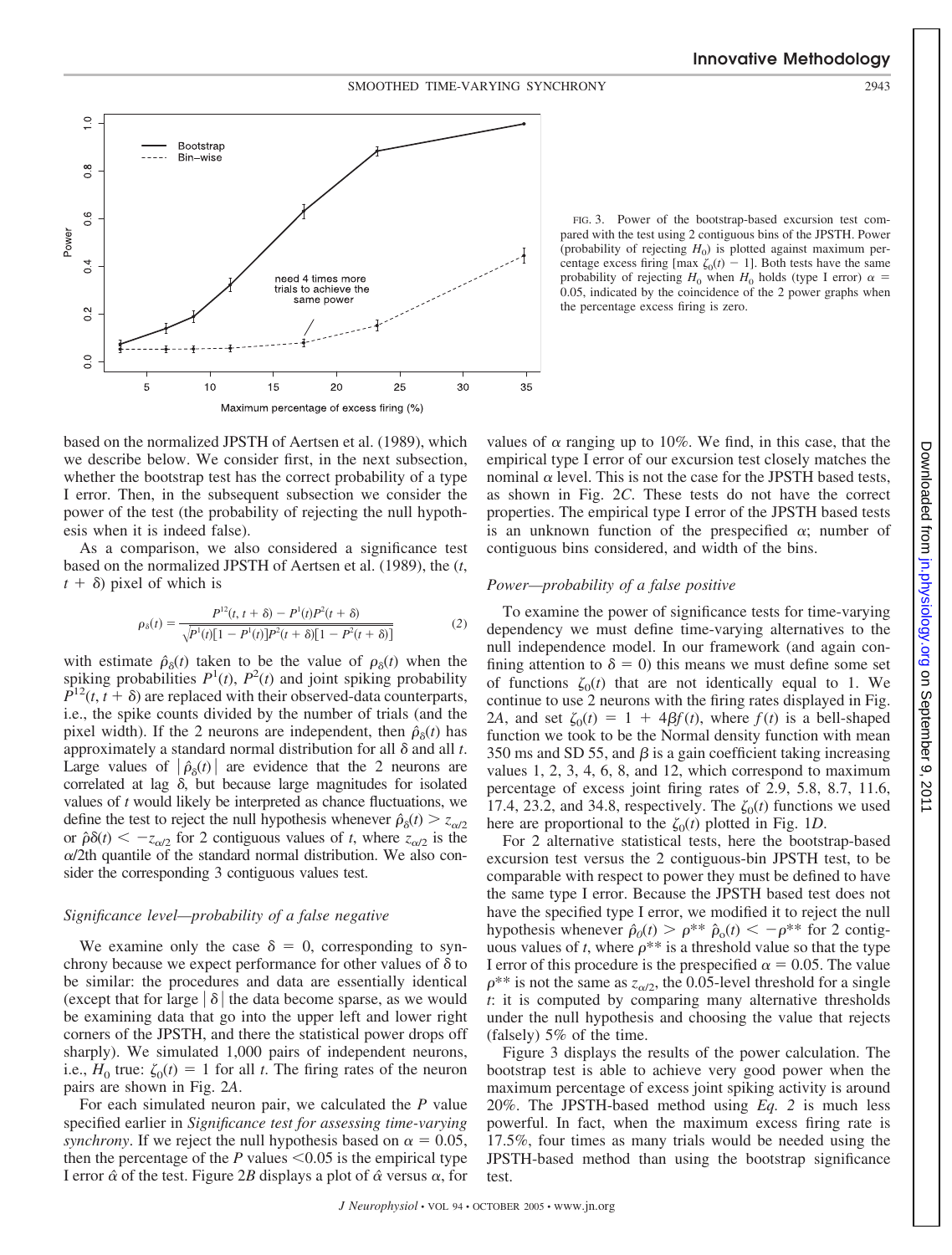### 2944 V. VENTURA, C. CAI, AND R. E. KASS

#### NON-POISSON VARIABILITY

The foregoing material assumed Poisson variation either implicitly, by ignoring spiking history (timing of sequences of spikes) within trials, or explicitly, by generating spike trains from Poisson distributions, both within the bootstrap procedure and in our simulation studies. Two remaining issues are *1*) the extent to which the Poisson-based bootstrap *P* value becomes inaccurate in the presence of non-Poisson variability in the observed spike trains, and *2*) the manner in which the excursion test should be modified for non-Poisson variability, and its resulting statistical properties. We consider these issues in this section.

# *Robustness of the excursion test applied to non-Poisson spike trains*

To examine the effect of departures from Poisson spiking on the excursion test for synchrony we performed further simulation studies. These consisted of applying the test to non-Poisson data and recording the empirical significance level  $\hat{\alpha}$  to check whether  $\hat{\alpha} \doteq \alpha$ .

We considered two types of non-Poisson spike trains. Spike trains of the first type were Poisson, pruned back to enforce a hard refractory period. The second type constituted gamma spike trains of order *q* ranging from 0.05 (much more variable than Poisson processes) to 16 (much less variable). An easy way to understand a gamma process with *q* an integer is to consider simulating one. A Poisson spike train is simulated as follows: divide the time in small intervals centered on times  $t_i$ , and generate a spike in each interval with probability  $P(t_i)$ , where  $P(t)$  denotes the spiking probability at time *t*. A gamma process of order *q* is defined as the waiting time until the *q*th event of a Poisson process; therefore to generate such a process with firing rate  $P(t)$ , we generate a Poisson process with rate  $q \cdot P(t)$ , but retain only every *q*th spike. For more general *q* values (integer or not, above or below 1), we generate gamma processes using the time rescaling theorem, as described in Brown et al. (2002).

To further explain the properties of gamma processes, we note that for a Poisson process with constant rate  $\lambda$ , the interspike intervals (ISIs) have an exponential distribution with mean  $\lambda^{-1}$  and variance  $\lambda^{-2}$ . For a gamma(q) process with rate

 $\lambda$ , the distribution of the ISI is  $q^{-1}$  times a gamma distribution with mean  $q\lambda^{-1}$  and variance  $q\lambda^{-2}$ . Thus the ISIs have mean  $\lambda^{-1}$ , as do the ISIs of the Poisson process, but variance  $\lambda^{-2}/q$ that is smaller (larger) if  $q$  is larger (smaller) than 1. Therefore the spikes of a gamma process with  $q > 1$  ( $q < 1$ ) occur with more (less) regularity than the spikes of a Poisson process with the same firing rate. Figure 4 illustrates this. It shows raster plots, each based on 10 spike trains generated from gamma processes with rate  $\lambda = 200$  Hz, and  $q = 0.25$ , 1 (Poisson), and 4, respectively. The *right panels* of Fig. 4 show the distributions of the number of spikes in a 10-ms window; all have mean 2, as expected, because the average ISI for all spike trains is 5 ms. The larger (smaller) *q* is, the smaller (larger) the ISI variability is about the mean. Also, as *q* decreases, the probability of observing 10 spikes in a 10-ms window increases.

Figure 5A shows the empirical significance level  $\hat{\alpha}$  of the test applied to a pair of neurons that are Poisson with equal firing rates ranging from  $\lambda = 25{\text -}125$  Hz, and pruned back to have the same hard refractory period  $d_1 = d_2 = d = 0, 1, 5,$  or 10 ms. For each combination of  $d$  and  $\lambda$  we simulated 1,000 independent neuron pairs, applied the joint spiking model under the Poisson assumption, and calculated the *P* value of the excursion test  $\zeta_{\delta}(t)$  for  $\delta =$ 0. When  $d = 0$ , so that the 2 neurons are Poisson,  $\hat{\alpha}$  should not, and indeed does not, differ significantly from  $\alpha$ . The type I error also remains correct provided the refractory period *d* is small compared with the average ISI, which is  $1,000\lambda^{-1}$  ms. As a rule of thumb based on Fig. 5 and additional simulations, we found that, when both neurons have the same rate and the same refractory period, there should be little concern about applying the Poisson based excursion test to non-Poisson spike trains provided  $d \le 0.1(1,000\lambda^{-1})$  ms. We next investigate the robustness of the Poisson-based test when the 2 neurons do not have the same rates or refractory periods.

Figure 5*B* shows  $\hat{\alpha}$  when neuron 1 has a rate of 200 Hz, and extreme ISI to refractory period ratio with  $d_1 = 5$  or 10 ms, so that  $d_1 \gg 0.1(1,000\lambda^{-1})$ . We chose the fairly extreme rate of 200 Hz to demonstrate more clearly the limitations of our test. Neuron 2 has a refractory period  $d_2$  ranging from 0 to 10 ms, and rate 200, 125, or 50 Hz. Note that when the rate of neuron 2 is as low as  $\lambda = 50$  Hz,  $0.1(1,000\lambda^{-1}) = 2$ , so that by the standards of Fig. 5A,



FIG. 4. Properties of gamma processes. Left: raster plots of gamma(q) spike trains with firing rate  $\lambda = 200$  Hz. *Right*: simulated distributions of the number of spikes in 10-ms windows. Black dots in the *middle panel* are the theoretical distribution of the counts for a Poisson process; simulated and true distributions match.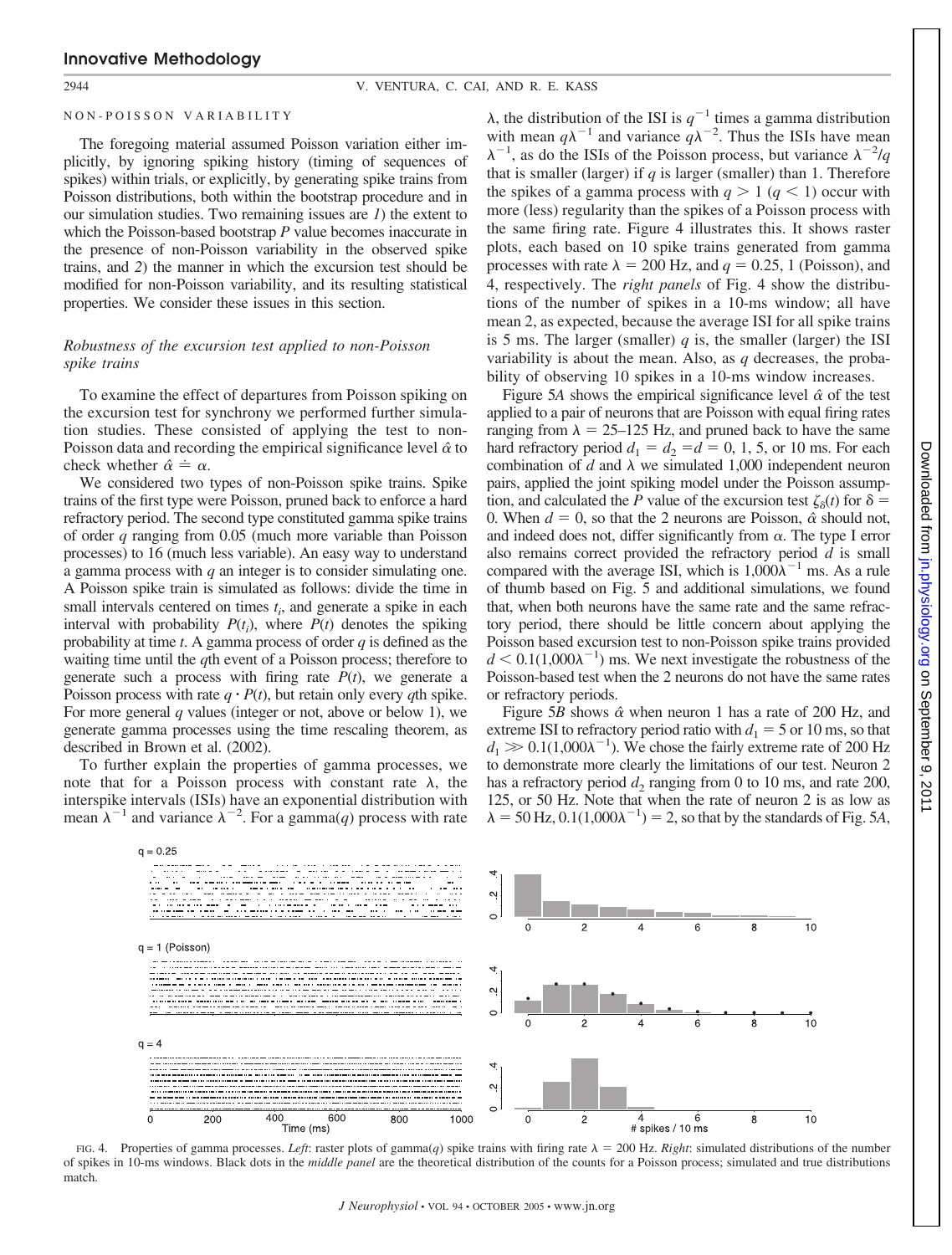# **Innovative Methodology**

SMOOTHED TIME-VARYING SYNCHRONY 2945



FIG. 5. Type I error of excursion test under the Poisson assumption when (*A*, *B*) the data are non-Poisson attributed to a hard refractory period, and when (C) the data are gamma. A: both neurons have the same firing rate (*x*-axis) and the same refractory period  $d_1 = d_2$ . Horizontal line is at  $\alpha = 5\%$ , the type I error the test is supposed to achieve. Vertical bars show the simulation error in the form of 95% confidence intervals; they were omitted in *B* for clarity. (Vertical bars have been separated horizontally to make them more distinct.) *B*: neuron 1 has firing rate 200 Hz and refractory period  $d_1 = 5$  or 10 ms; neuron 2 has firing rate 200, 130, or 50 Hz, and refractory period  $d_2$  (*x*-axis). *C*: neurons 1 is gamma( $q_1$ ) with rate 200 Hz; neurons 2 is gamma( $q_2$ ) with rate 130 Hz. *x*-axis is on the log scale for clarity. *D*: type I error of excursion test for the Poisson spike trains with hard refractory period of 10 ms in *A*, when the model in *Eq. A3* is used in the bootstrap simulation.

the ISI to refractory period of neuron 2 is still fairly extreme for  $d_2$  > 2 ms, yet with no damaging effects on  $\hat{\alpha}$ . This suggests that the departure of  $\hat{\alpha}$  from  $\alpha$  is severe only if both neurons, not just one, have extreme ISI to refractory periods ratios, and that the departure is all the more severe if the refractory periods and the rates of the 2 neurons are similar.

Figure  $5C$  shows  $\hat{\alpha}$  for a variety of gamma point processes. Neuron 1 is gamma $(q_1)$  with rate 200 Hz, whereas neuron 2 is gamma $(q_2)$  with rate 130 Hz. We observe that the Poisson procedure applied to gamma spike trains produces approximately the correct empirical significance level  $\hat{\alpha}$ , unless  $q_1$  and  $q_2$  are both either very large, or very small.

#### *Non-Poisson models*

Neuronal spiking behavior that follows a Poisson process is determined by the spiking probability *P*(*t*) that, importantly, depends only on time *t*. For a general (not necessarily Poisson) point process the firing rate is governed by the conditional spiking probability  $P(t | H)$ , where *H* is the spiking history (for a given trial) up to time *t*. Various non-Poisson alternatives may be used, including the inhomogeneous Markov interval (IMI) models discussed by Kass and Ventura (2001), Gamma process models, or other inhomogeneous versions of renewal processes (Barbieri et al. 2001; Brown et al. 2002). The joint spiking model under the alternative non-Poisson assumption may be fitted just as under the Poisson assumption except the form for the firing rate probability functions,  $\vec{P}^1(t)$  and  $\vec{P}^2(t)$  of each neuron must be changed. We make the simplifying assumption that, although the overall joint spiking depends on the spiking history for each neuron through their conditional individual firing rates, their excess joint spiking above that predicted by independence  $\zeta_{\delta}(t)$  is not itself mediated by recent spiking activity. Some mathematical details are given in the APPENDIX. The smoothed estimate of  $\zeta_{\delta}(t)$  is obtained, as before, by smoothing the joint spike counts to obtain a smoothed version of the numerator of *Eq. 1* and then dividing by the similarly estimated product for the denominator. In our work we have again used spline-based likelihood methods to estimate the conditional spiking probabilities, following Kass and Ventura (2001).

We repeated the simulation study of the previous subsection, but we used an IMI rather than a Poisson process to define the bootstrap excursion test. That is, bootstrap samples of spike trains were simulated from an IMI rather than from a Poisson model. Figure 5*D* displays  $\hat{\alpha}$  in the case where both neurons were Poisson with firing rate 200 Hz and hard refractory period 10 ms. We can see that the type I errors are now indistinguishably close to the desired level  $\alpha = 0.05$ . The outcome of the IMI based bootstrap test applied to the other truncated Poisson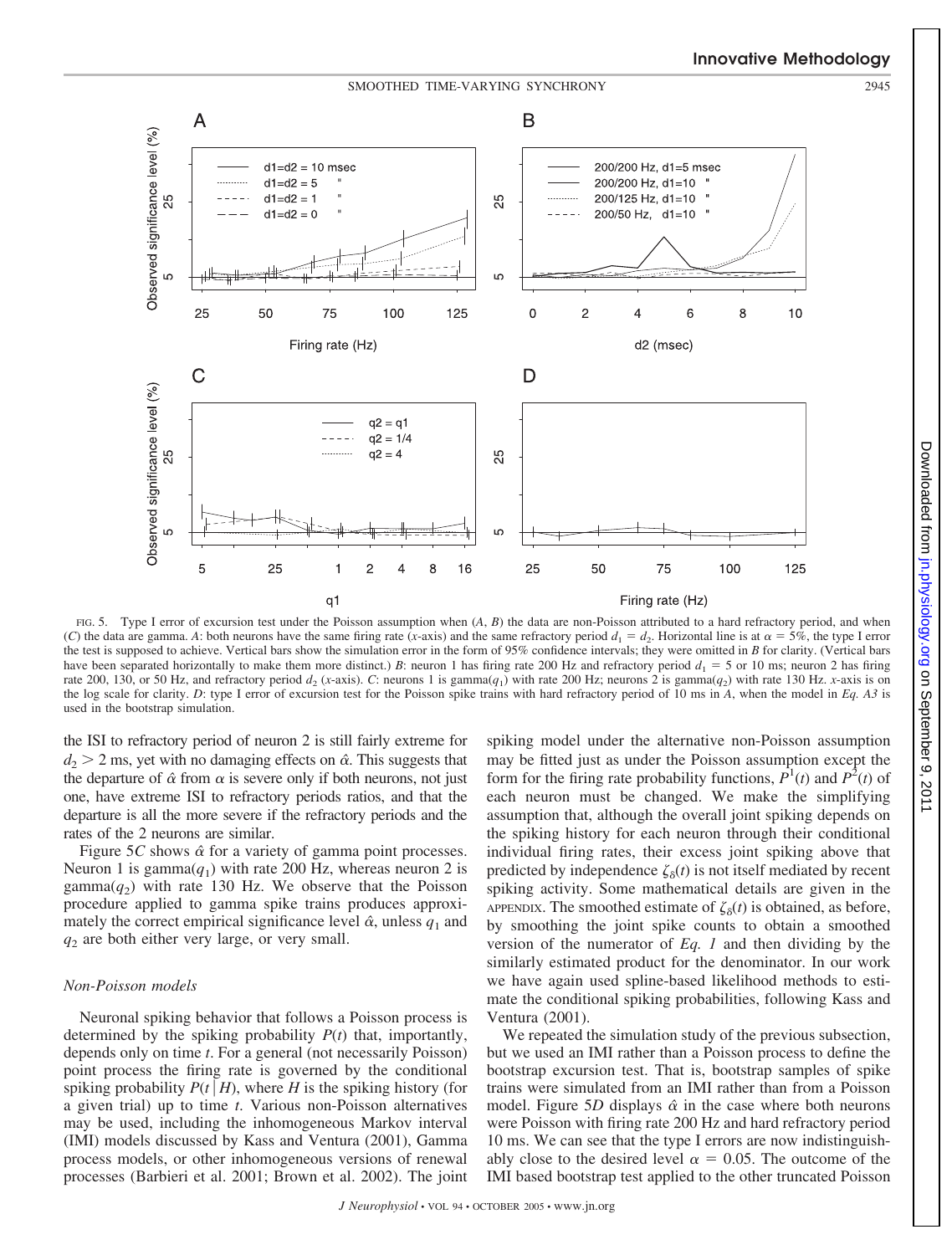and gamma spike trains of the previous subsection were similar.

#### DISCUSSION

The function  $\zeta_{\delta}(t)$  uses probability to characterize theoretically the evolving dependency in the firing of 2 neurons. A smooth estimate  $\tilde{\zeta}_0(t)$ , like a smoothed diagonal of the JPSTH, describes evolving dependency in the data. Because the data are noisy, a statistical procedure must be used to judge whether an observed deviation of  $\hat{\zeta}_\delta(t)$  away from the value of 1, which would hold under independence, arises from chance fluctuations.

The magnitude of the excursion of  $\hat{\zeta}_\delta(t)$  beyond the 95% null bounds matches the intuition that increases in joint spiking activity *over continuous intervals of time* above that expected under independence should provide evidence of dependency. Creation of an approximately correct *P* value for any excursion test of this type could be difficult. With the bootstrap, however, it is quite straightforward. A substantial literature on the bootstrap indicates that it has good statistical properties (e.g., Davison and Hinkley 1997; see Sections 2.6 and 5.4 and references therein), and the results presented here indicate that the bootstrap excursion test performs well in the sense of yielding accurate *P* values and having good power for moderate sample sizes.

The particular choice of  $\zeta_{\delta}(t)$  is not essential to the bootstrap approach applied here, and alternative measures of departure from independence could be used instead. As Ito and Tsuji (2000) observed, there is no uniquely compelling normalization of the JPSTH and each normalization effectively models the occurrence of excess joint spiking activity beyond what would be predicted by independence. Thus when dependency evolves over time different measures could lead to distinct pictures of the phenomenon. For example, in the presence of time-varying marginal firing rates, excess joint spiking activity that is constant in time when measured in the ratio form of  $\zeta_{\delta}(t)$ would appear nonconstant when measured in an additive form.

Non-Poisson neurons can produce a greater or smaller number of joint spikes than that predicted under Poisson firing. We discussed and reported on applications of the bootstrap excursion test to non-Poisson spike trains. For mild departures from non-Poisson spiking, and low firing rates, the effects on performance of the Poisson-based test are not large. However, good data-analytical practice would involve checking for non-Poisson behavior by fitting non-Poisson models and, if indicated, applying the non-Poisson version of the bootstrap excursion test discussed herein.

As Bar-Gad et al. (2001) have documented convincingly, omission of spikes resulting from erroneous spike sorting can have a substantial effect on assessments of correlated activity. We have assumed throughout that the recorded spike trains are accurate representations of neuronal action potential sequences. Under these circumstances, the benefit of the statistical approach adopted here is that it efficiently used the information in the data. In addition, the framework allows us to extend the significance test to include effects such as excess trial-to-trial variation, which is discussed in the companion paper (Ventura et al. 2005b).

#### APPENDIX

At several points in this paper we simulate joint spike trains. It is easy to do under the assumption that the 2 neurons are independent. Here, we describe how we simulated spike trains for 2 correlated neurons with marginal rates  $P^1(t)$ ,  $P^2(t)$  and joint rate  $P^{12}(t, t)$  $P^1(t)P^2(t)\zeta_0(t)$ . This algorithm is valid for Poisson, and for non-Poisson spike trains when we substitute  $P^{i}(t/H^{i})$  for  $P^{i}(t)$ . It extends immediately to correlations at other lags. It does not extend to correlations that spread across several lags.

*1*) Simulate a spike train for neuron A with firing rate  $P^1(t)$ .

*2)* Simulate the spike train of neuron B conditional on the spike train of neuron A, that is

*a*) If neuron A had a spike at time *t*, generate a spike for neuron B at time *t* from a Bernoulli distribution with conditional probability

$$
P2(t|neuron A spixed at t) = \frac{P12(t, t)}{P1(t)}
$$

$$
= \frac{P1(t)P2(t)\zeta0(t)}{P1(t)}
$$

$$
= P2(t)\zeta0(t)
$$

*b*) If neuron A did not fire at time *t*, generate a spike for neuron B at time *t* from a Bernoulli distribution with probability

$$
P^{2}(t|\text{neuron A did not spike at } t) = \frac{P^{2}(t) - P^{2}(t)P^{1}(t)\zeta_{0}(t)}{1 - P^{1}(t)}
$$

#### *The statistical efficiency of smoothing*

The function  $\zeta_{\delta}(t)$  was introduced in *Eq. 1* as a measure of time-varying departure from independence. The advantage of introducing  $\zeta_{\delta}(t)$  is that we can estimate it relatively efficiently, which in turn will provide increased power to detect synchrony, as was shown in Fig. 3.

Figure 1 displays the result of a simulation of 2 correlated Poisson neurons in which the correlated activity occurs at lag  $\delta = 0$ , i.e., synchronously. Figure 1 also shows the estimate  $\hat{\zeta}_0(t)$  of  $\zeta_0(t)$  obtained by smoothing the sequences  $Y^1(t)/R$  to estimate  $P^1(t)$ ,  $Y^2(t)/R$  to estimate  $P^2(t)$ , and  $Y_0^{12}(t)/R$  to estimate  $P^{12}(t, t + 0)$ , where  $Y^i(t)$  is the number of times out of *R* trials neuron  $i$  ( $i = 1, 2$ ) fires at time  $t$ , and  $Y_0^{12}(t)$  is the number of times neuron 1 fires at time *t* and neuron 2 fires at time  $t = t + \delta$ , with  $\delta = 0$ . To do the smoothing we prefer a spline-based method called BARS (DiMatteo et al. 2001) because it produces relatively good statistical estimates in many contexts, and works particularly well when a firing-rate function varies rapidly in some part of the time domain. However, this particular smoothing method is not essential to the methodology presented here: any other smoothing method could be used, such as Gaussian filtering (see Kass et al. 2003).

It is not possible to illustrate the efficiency gain of smoothing based on  $\zeta_{\delta}(t)$  because an unsmoothed estimate of  $\zeta_{\delta}(t)$  is not defined at times *t* when either  $Y^1(t) = 0$  or  $Y^2(t + \delta) = 0$ . Instead, we illustrate the benefits of smoothing based on the main diagonal of the JPSTH,  $P^{12}(t, t)$  with an unsmoothed estimate  $Y_0^{12}(t)/R$ , and a smoothed estimate  $\hat{P}^{12}(t, t)$ , which we take to be a BARS-smoothed  $Y_0^{12}(t)/R$ .

Figure A1 shows the true diagonal of the JPSTH we used in Fig. 1, along with 95% simulation bands obtained from 1,000 simulations from our model for the raw diagonal of the JPSTH,  $Y_0^{12}(t)/R$ , and for the BARS-smoothed  $\hat{P}^{12}(t, t)$ . This clearly shows that the variability of the smoothed estimate is much smaller. Another way of measuring the quality of an estimate  $\hat{f}(t)$  of  $f(t)$  is to calculate (or approximate) its mean integrated squared error (MISE)

$$
MISE = \int [\hat{f}(t) - f(t)]^2 dt
$$

The MISE values for the smoothed and unsmoothed estimates of